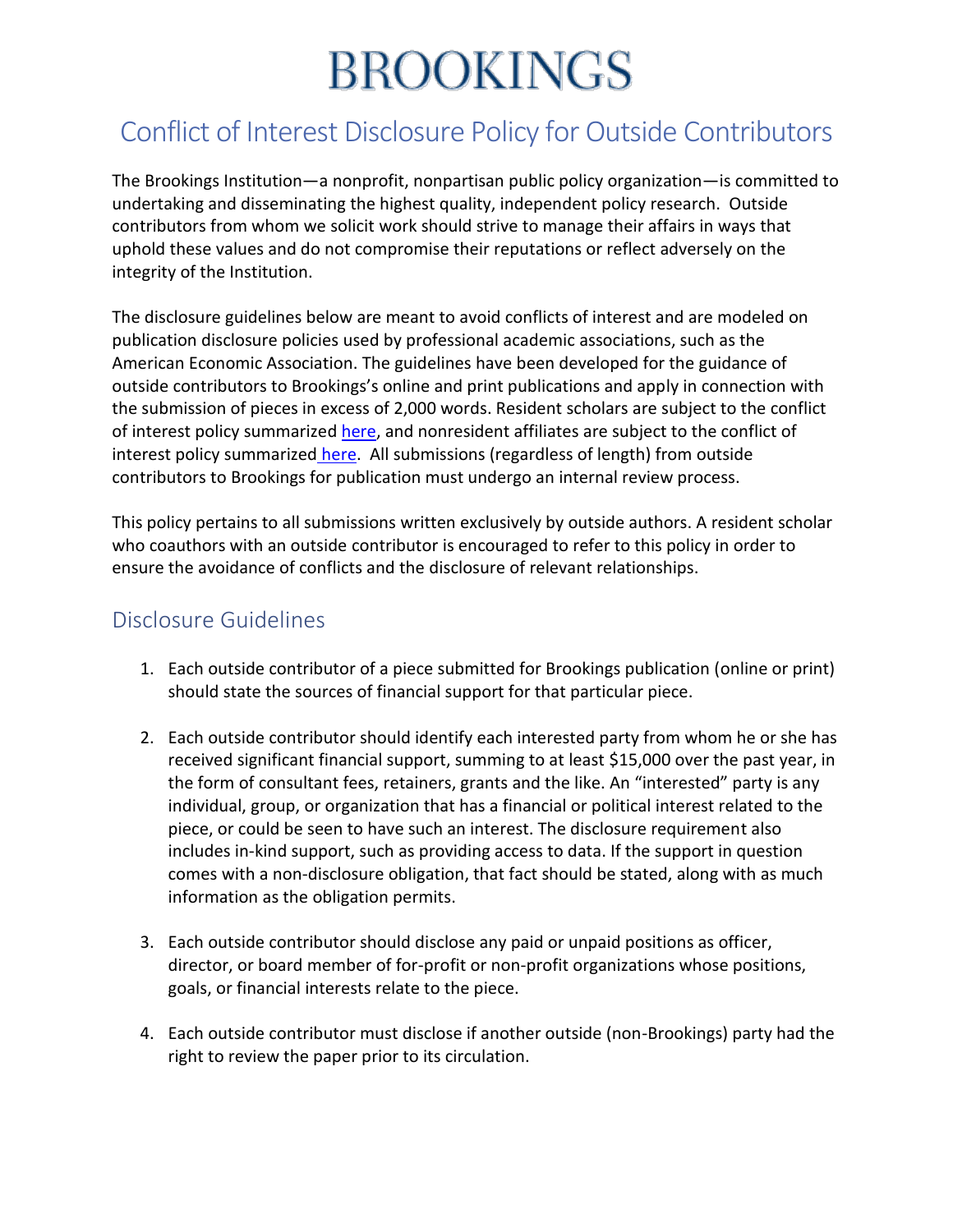#### Publication of Disclosure

Relevant disclosures will be made available to the public on the piece of content posted or published. If there is nothing to disclose, this too will be explicitly stated on the piece of content.

## Outside Contributor Disclosure Form

**Instructions: Complete, sign and send the form below to the contact person identified by the research program.**

#### No Disclosures

If you have nothing to disclose check the box and sign below; otherwise, continue with the rest of the form.

 $\Box$  I have read and understand the Brookings Institution's Conflict of Interest Disclosure Policy for Outside Contributors and I have no relevant or material financial interests that relate to the research described in this paper.

\_\_\_\_\_\_\_\_\_\_\_\_\_\_\_\_\_\_\_\_\_\_\_\_ \_\_\_\_\_\_\_\_\_\_\_\_\_\_\_\_\_\_\_\_\_\_\_\_ \_\_\_\_\_\_\_\_\_\_\_\_\_\_\_\_\_\_\_

Full Name Signature Signature Date (mm/dd/yyy)

#### **Disclosures**

1. Financial support for the work

 $\Box$  No, I have not received any financial support for the work I am submitting for publication.

 $\Box$  Yes, I received the following sources of financial support for the work I am submitting for publication:

| Name of Source  |
|-----------------|
| Acme Foundation |
|                 |
|                 |
|                 |
|                 |
|                 |
|                 |
|                 |
|                 |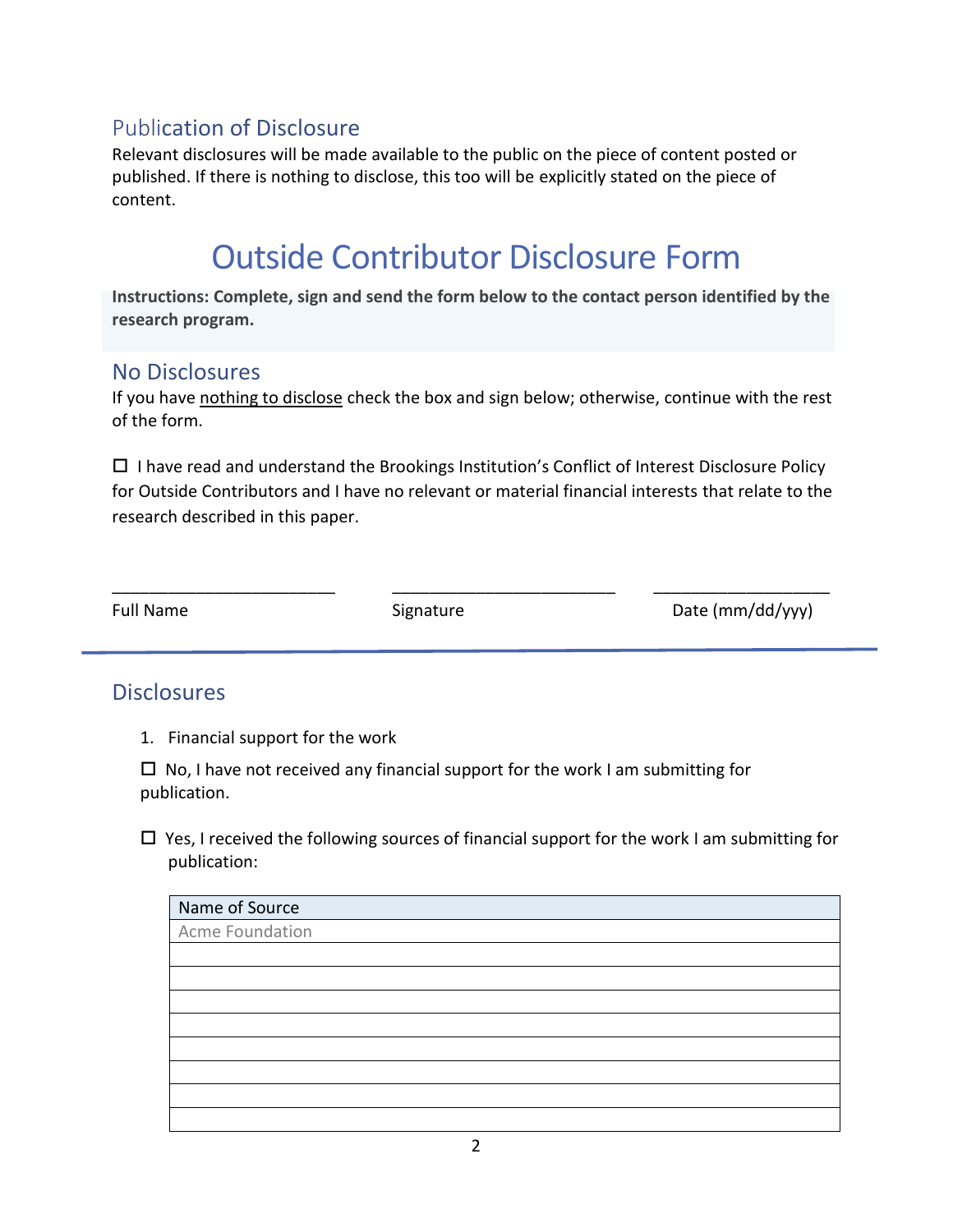- 2. Significant support for the author (> \$15,000)
- $\Box$  No, I have not received any significant financial support from an Interested Party<sup>1</sup>.
- $\Box$  Yes, I received significant financial support, summing to at least USD 15,000 over the past year, in the form of consultant fees, retainers, grants and the like from the following Interested Parties:

| Name of Source  |  |
|-----------------|--|
| Acme Foundation |  |
|                 |  |
|                 |  |
|                 |  |
|                 |  |
|                 |  |
|                 |  |
|                 |  |
|                 |  |
|                 |  |

3. Positions with organizations

 $\overline{a}$ 

- $\Box$  No, I do not hold any positions with organizations whose positions, goals or financial interests relate to the work I am submitting for publication
- $\Box$  Yes, I hold the following positions with organizations whose positions, goals, or financial interests relate to the work I am submitting for publication<sup>2</sup>:

| Position            | <b>Organization Name</b> |
|---------------------|--------------------------|
| <b>Board Member</b> | Acme Organization        |
|                     |                          |
|                     |                          |
|                     |                          |
|                     |                          |
|                     |                          |
|                     |                          |
|                     |                          |
|                     |                          |
|                     |                          |

 $1$  An "Interested Party" is any individual, group, or organization that has a financial or political interest related to the piece, or could be seen to have such an interest. The disclosure requirement also includes in-kind support, such as providing access to data. If the support in question comes with a non-disclosure obligation, that fact should be stated, along with as much information as the obligation permits.

<sup>&</sup>lt;sup>2</sup> Include paid or unpaid positions as officer, director, or board member of any for-profit or non-profit organizations whose positions, goals, or financial interests relate to the piece.